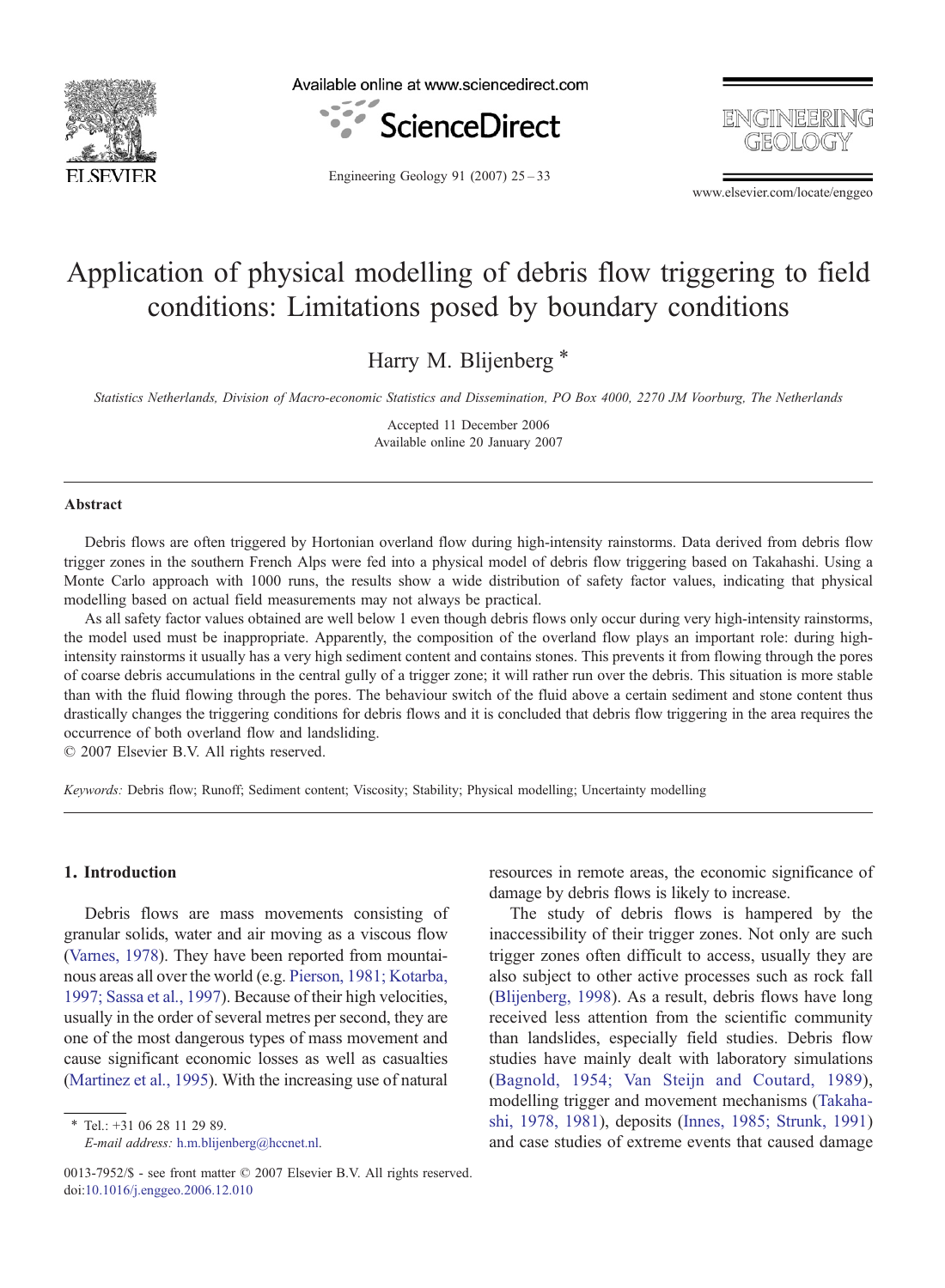<span id="page-1-0"></span>or casualties [\(Campbell, 1974; Haeberli et al., 1990;](#page-7-0) [Zimmermann, 1990; Lahousse and Salvador, 1998; Lin](#page-7-0) [and Jeng, 2000; Villi and Dal Pra, 2002](#page-7-0)).

Modelling the triggering and motion of debris flows has both practical and scientific interests. From a practical viewpoint, risk areas may be identified where no building will take place or evacuation plans may be developed in the case of a built-up area. Also, critical conditions for triggering debris flows can be identified and monitored, and early-warning systems may be based on these. Ideally, modelling debris flow triggering should be based on a physical, and therefore generally applicable, model. Rainfall, soil and terrain data obtained from field measurements should be fed into such a model in order to forecast the critical conditions and frequency. However, the uncertainty in the measured values of the data to be fed into such a model makes a fully quantitative physical approach difficult ([Ocakuglu et al., 2002](#page-8-0)) making a probabilistic approach necessary ([Duzgun et al., 2002\)](#page-7-0).

This paper discusses the application of a physical model to quantify debris flow triggering conditions using input data obtained from field measurements. The study was part of the project 'The temporal analysis of debris flows in an alpine environment', which was part of the EU-project 'Temporal occurrence and forecasting of landsliding in the European Community' [\(Flageollet,](#page-7-0) [1993; European Commission, 1994](#page-7-0)). It was carried out between 1991 and 1998 at Utrecht University. Field data were gathered during the period 1991–1995 in the Bachelard Valley in the southern French Alps (Fig. 1).

The paper starts with the presentation of the physical model and then proceeds with the field measurements. In the next step the data obtained are fed into the model to obtain model results. These results are discussed and finally conclusions are drawn concerning the practical use and limitations of the physical modelling approach of debris flow triggering.

# 2. Modelling debris flow triggering

Debris flows can be triggered in many ways. Landslides can transform into debris flows by dilatancy or liquefaction during movement, as described by [Fleming](#page-7-0) [et al. \(1989\)](#page-7-0), [Iverson et al. \(1997\)](#page-8-0) and [Johnson and Rahn](#page-8-0) [\(1970\).](#page-8-0) [Takahashi \(1978, 1981\)](#page-8-0) and [Takahashi et al.](#page-8-0) [\(1981, 1992\)](#page-8-0) describe the spontaneous triggering of a debris flow by dilatancy when a water film of a certain thickness appears at the surface of a saturated body of debris in a channel. Other triggering mechanisms include spontaneous liquefaction, damming of water behind debris dams with subsequent breaching [\(Costa, 1984\)](#page-7-0), undrained loading [\(Sassa et al., 1997](#page-8-0)).



Fig. 1. Location of the study area.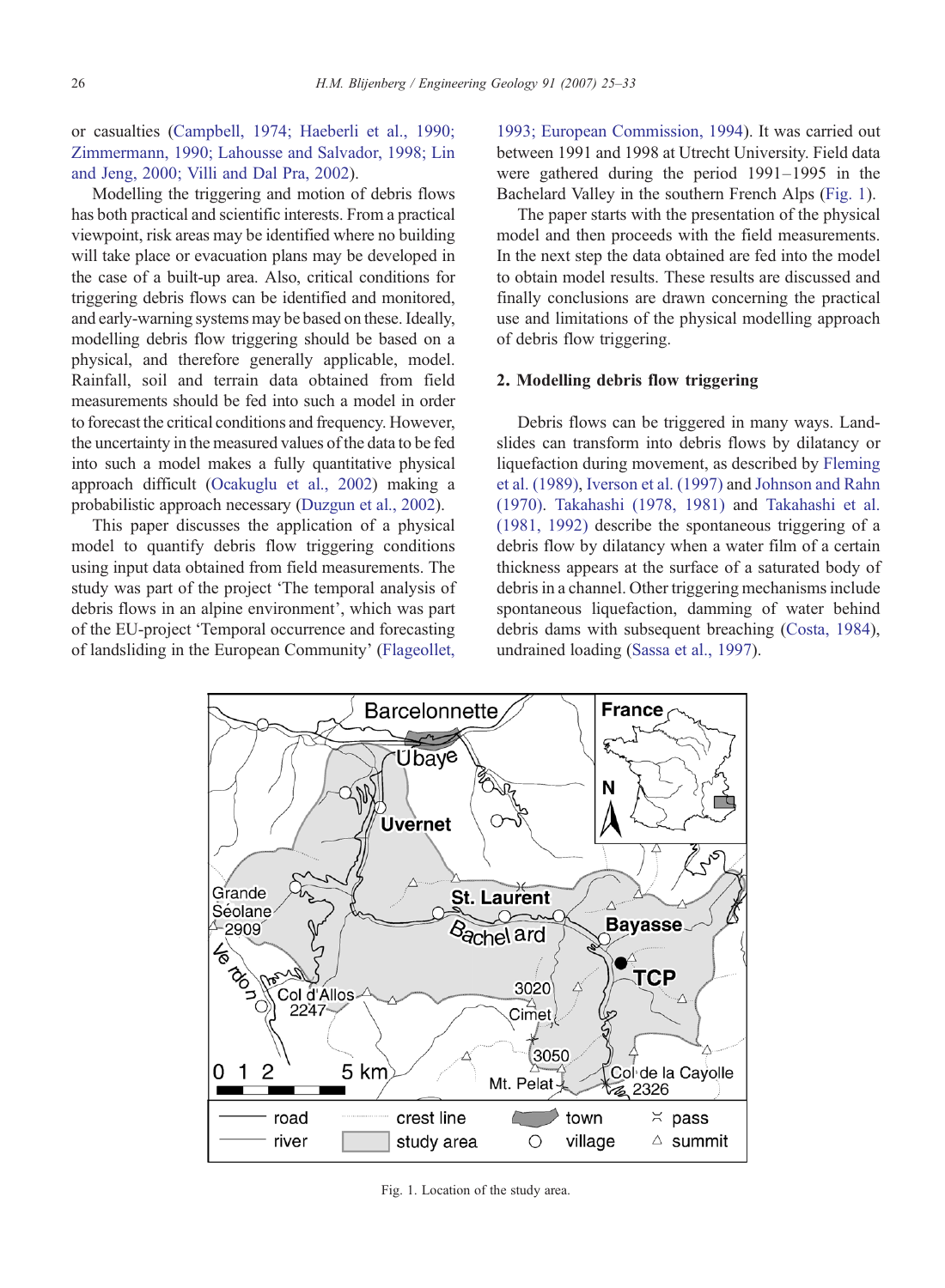Usually an increase of pore pressures caused by a supply of water to the material provides the force for triggering movement. Water is supplied by rainfall, snowmelt or a combination of both ([Azimi and](#page-7-0) [Desvarreux, 1974](#page-7-0)) or –less frequently– by drainage of lakes, rapid snow and ice melt during volcanic eruptions or stream diversions. External forces can also trigger the movement: vibrations from earthquakes ([Martinez et al.,](#page-8-0) [1995](#page-8-0)), passing debris flows or volcanic eruptions, and impact or loading forces from snow avalanches or mass movements [\(Sassa, 1985; Sassa et al., 1997](#page-8-0)). When longduration rainfall of moderate intensity occurs, both the groundwater table and the water content in the soil will rise, resulting in high pore pressures. Both effects favour debris flow triggering ([Kobashi and Suzuki, 1987;](#page-8-0) [Zimmermann, 1990\)](#page-8-0).

In the southern French Alps, most debris flows are triggered by short-duration high-intensity rainstorms: [Van Asch and Van Steijn \(1991\)](#page-8-0) mention eye-witness observations of 50–100 mm/h rainfall during 5–10 min causing debris flow triggering. During such rainstorms, Hortonian overland flow incorporates fine-grained debris, concentrates towards a central gully in the trigger zone and enters an accumulation of loose, cohesionless, coarse debris. Depending on the fluid pressure exerted by the muddy fluid, the coarse debris may or may not be destabilized and move downslope as a debris flow.

Short-duration high-intensity rainstorms causing debris flows have also been reported by [Berti et al.](#page-7-0) [\(1999\)](#page-7-0), [Cannon et al. \(2001\)](#page-7-0), [Kotarba \(1989\)](#page-8-0), [Okunishi](#page-8-0) [et al. \(1988\)](#page-8-0) and [Zimmermann \(1990\)](#page-8-0).

The model for debris flow triggering used in this paper is based on the model developed by [Takahashi](#page-8-0) [\(1978, 1981\)](#page-8-0) and [Takahashi et al. \(1981, 1992\).](#page-8-0) Takahashi originally developed his model to describe the spontaneous transformation of debris on a gully bed into a debris flow. This happens by dilatancy as soon as a water film of a certain depth  $h_0$  appears on the surface of a saturated body of debris. Fig. 2 shows three different

situations distinguished by Takahashi. The equilibrium model used by Takahashi is based on an infinite slope model. The shear stress  $\tau$  at depth  $\gamma$  is given by:

$$
\tau = (c_*(\rho_s - \rho_f)y + \rho_f(y + h_0))g\sin\beta \tag{1}
$$

and the maximum shear resistance  $\tau_f$  by:

$$
\tau_f = c_*(\rho_s - \rho_f)g \ y \cos\beta \tan\varphi'_s \tag{2}
$$

where:  $c_*$ = volumetric concentration of solids;  $\rho_s$ = solids density;  $\rho_f$ = fluid density; g= gravity acceleration,  $\beta$ = slope angle,  $\varphi$ 's = effective static angle of internal friction.

Situation 1 in Fig. 2 shows the non-stationary bed situation, where shear stress increases faster with depth than shear resistance:

$$
\frac{d\tau}{dy} > \frac{d\tau_f}{dy}.
$$
 (3)

In this situation the whole bed of debris will start to move. The combination of Eqs. (1) and (2) yields the critical slope angle:

$$
\tan\beta \ge \left(\frac{c_*(\rho_s - \rho_f)}{c_*(\rho_s - \rho_f) + \rho_f} \tan\varphi'_s\right). \tag{4}
$$

If  $h_0=0$  or the body of debris is not fully saturated, failure may still occur. However, in this situation there is not enough water available for the debris to dilate and lose consistency, so a landslide is formed rather than a debris flow.

In the second and third situations in Fig. 2 the shear resistance of the debris increases faster with depth than the shear stress:

$$
\frac{d\tau}{dy} < \frac{d\tau_f}{dy}.\tag{5}
$$

In this situation failure can only occur if  $h_0 > 0$ . At a certain depth  $y_f$  the shear stress equals the shear resistance and up to this depth failure will occur. In situation two, where  $y_f$  is below the base of the debris



Fig. 2. Characteristic shear-strength and shear-stress distributions in saturated debris (after [Takahashi, 1978, 1980](#page-8-0)).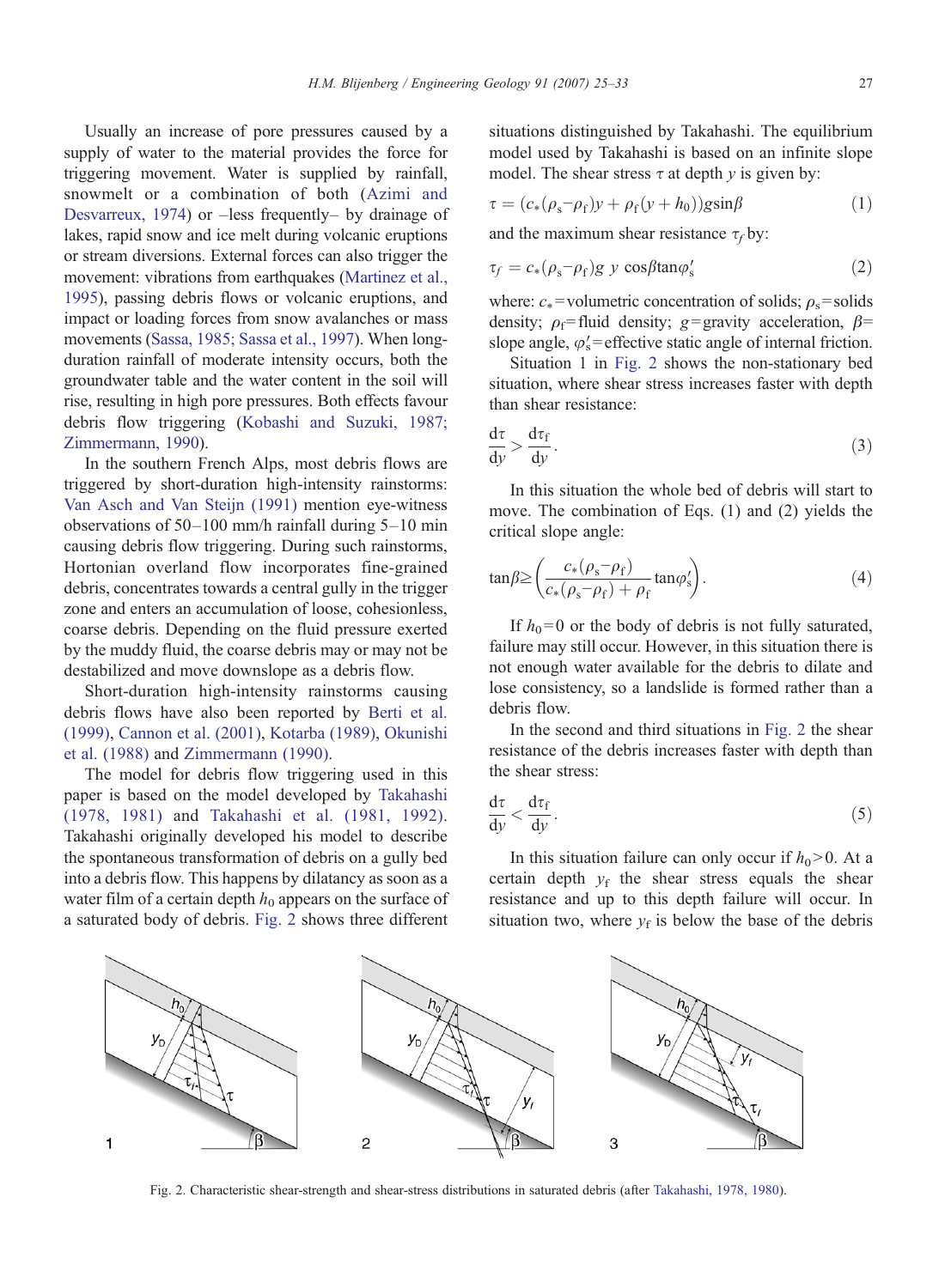accumulation, the limit of moving and stable material is formed by the gully floor. In the third situation, not all of the debris mass will move. This is the (quasi-) stationary bed situation. Takahashi gives an additional boundary condition for this case:

$$
y_{\rm f} \ge d_{\rm ch} \tag{6}
$$

where:  $d_{\rm ch}$ = characteristic grain diameter.

For  $y_f < d_{ch}$  no debris flow can take place, only transport by streamflow. A debris flow can occur if:

$$
\tan\beta \ge \frac{c_*(\rho_s - \rho_f)}{c_*(\rho_s - \rho_f) + \rho_f \left(1 + \frac{h_0}{d_{\text{ch}}}\right)} \tan\varphi'_s \tag{7}
$$

One more boundary condition is introduced by Takahashi to exclude situations in which there is too much water for the debris to be uniformly dispersed throughout the depth of flow:

$$
y_{\rm f} \ge \kappa h_0 \tag{8}
$$

Usually  $\kappa \approx 1$ . Combination of the left part of Eq. (7) with Eq. (8) gives the critical slope angle for the occurrence of debris flows:

$$
\tan\beta = \frac{c_*(\rho_s - \rho_f)}{c_*(\rho_s - \rho_f) + \rho_f \left(1 + \frac{1}{\kappa}\right)} \tan\varphi'_s \tag{9}
$$

This equation can also be presented in a form similar to slope stability equations. For fully saturated, cohesionless materials [\(Blijenberg, 1995](#page-7-0)):

$$
F = \frac{\text{shear resistance } \tau_{\text{f}}}{\text{shear stress } \tau} = \frac{c_{*}(\rho_{\text{s}} - \rho_{\text{f}})}{c_{*}(\rho_{\text{s}} - \rho_{\text{f}}) + \rho_{\text{f}}(1 + \frac{1}{\kappa})} \frac{\tan \varphi_{\text{s}}'}{\tan \beta}.
$$
 (10)

For realistic values ( $c_* = 0.7$ ;  $\rho_s = 2600 \text{ kg m}^{-3}$ ;  $\rho_f$ = 1000 kg m<sup>-3</sup>;  $\kappa$ =0.75; tan $\varphi_s'$ =0.8) debris flows may occur on slopes between 14.5° and 22.9°. On steeper slopes, landslides occur rather than debris flows. Such landslides may or may not turn into debris flows while moving.

# 3. Input data for the model

Eq. (10) was used to quantify the conditions in a typical debris flow trigger zone (location TCP in [Fig. 1](#page-1-0)) in the Bachelard Valley. In order to use this model, the parameters in the equation had to be determined. Five out of the six parameters in this equation were derived from field measurements at or near TCP; the value of  $\kappa$ was fixed at 1. As data collection in the field was

hampered by difficult terrain conditions, practical considerations played an important role in deciding on which methods to use.

### 3.1. Volumetric solids content of static, coarse debris  $c^*$

The volumetric solids content of static, coarse debris  $c_*$  was measured by filling a bucket of known volume with coarse debris (no sand or smaller-sized material) and then filling the pores with water. Porosity  $\theta_s$  is calculated by dividing the volume of water in the bucket by the total volume of water and debris in the bucket, and then  $c_*$  can be calculated from its relation with porosity:  $c_* = 1 - \theta_s$ .

Measurements were done with samples varying in average grain size, in sorting and in packing. Stone size sorting was determined visually in the field and divided into 4 classes with increasingly wide stone size distributions: good, quite poor, poor and very poor.

Measurements of  $c_*$  did not yield unexpected results (Table 1):  $c_*$  is independent of average stone size but shows a strong relation with packing and stone size sorting. Densely packed or poorly sorted samples have higher  $c_*$  than loosely packed or well sorted ones. Field observations revealed that coarse debris in debris flow trigger zones usually has good, quite poor or poor sorting. Therefore in this study, a  $c_*$  distribution based on the data in these three classes was used to feed into the model:  $0.54 \pm 0.04$ .

### 3.2. Solids density  $\rho_s$

The density of different rock types was calculated from measurements of displaced water volume and weight. These showed that sandstone and flysch have solids densities  $\rho_s$  of about 2.4–2.7 $\cdot$  10<sup>3</sup> kg m<sup>-3</sup>; limestone is slightly less dense with  $2.2 - 2.5 \cdot 10^3$  kg m<sup>-3</sup>. As

| Table 1                                                  |  |  |  |  |
|----------------------------------------------------------|--|--|--|--|
| Volumetric solids content of static, coarse debris $c_*$ |  |  |  |  |

| Debris<br>parameter | <b>Subset</b> | Number<br>of | content | Volumetric solids     |  |  |
|---------------------|---------------|--------------|---------|-----------------------|--|--|
|                     |               | samples      | Average | Standard<br>deviation |  |  |
|                     | All samples   | 110          | 0.55    | 0.05                  |  |  |
| Packing             | Dense         | 47           | 0.57    | 0.04                  |  |  |
|                     | Loose         | 57           | 0.52    | 0.04                  |  |  |
| Average             | $10 - 25$ mm  | 36           | 0.56    | 0.05                  |  |  |
| grain size          | $30 - 50$ mm  | 74           | 0.54    | 0.05                  |  |  |
| Grain size          | Good          | 58           | 0.52    | 0.04                  |  |  |
| sorting             | Quite poor    | 10           | 0.56    | 0.01                  |  |  |
|                     | Poor          | 37           | 0.58    | 0.04                  |  |  |
|                     | Very poor     | 5            | 0.63    | 0.04                  |  |  |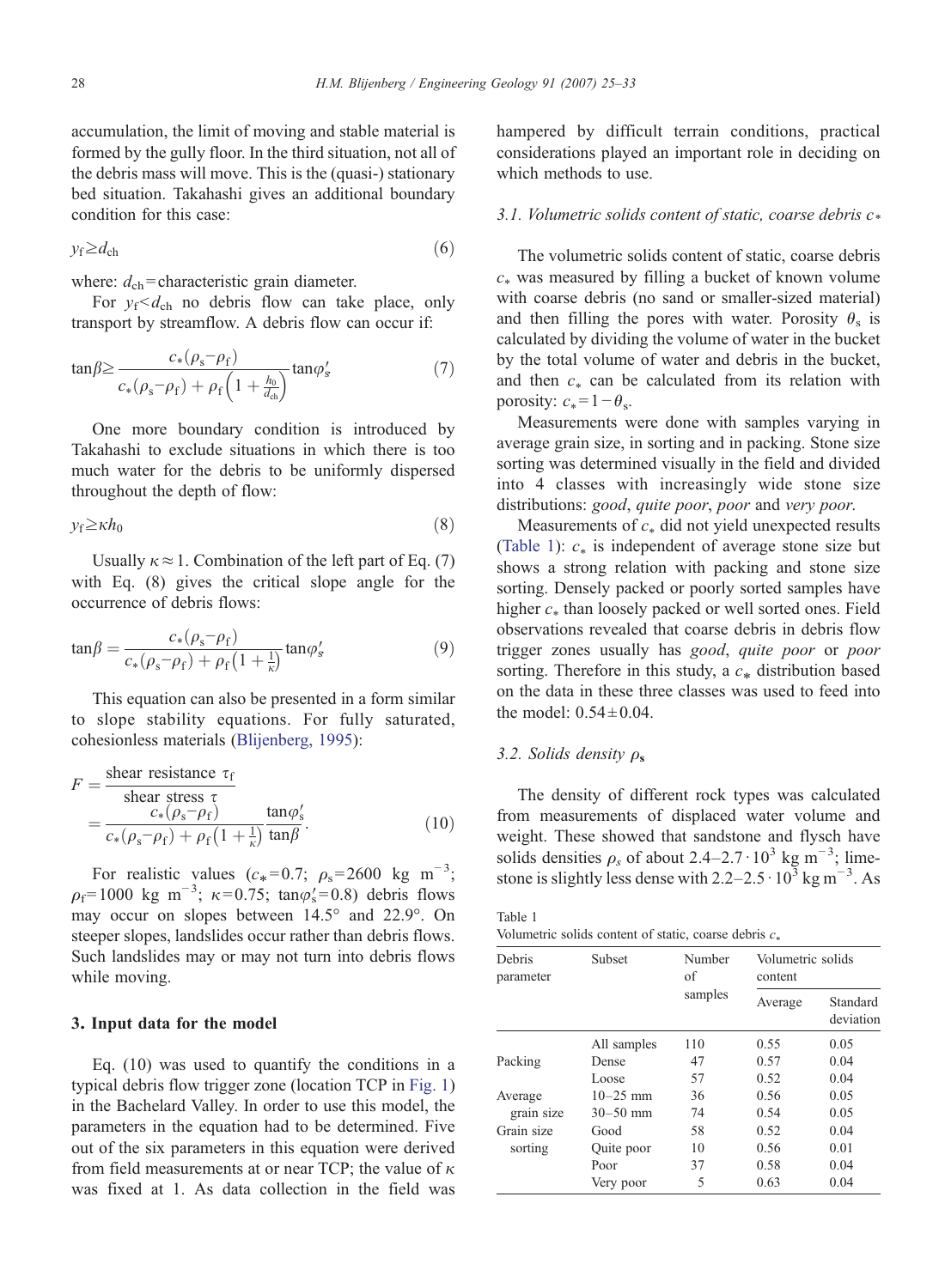there were too few measurements to obtain reliable distributions of solids densities, we have used the distribution of regolith material solids density:  $\rho_s = 2.51 \pm$  $0.28 \cdot 10^3$  kg m<sup>-3</sup> (N=41).

# 3.3. Liquid density  $\rho_f$

Unfortunately, liquid density  $\rho_f$  of actual runoff could not be determined in the field. Camcorder images showed that runoff during debris flow triggering events has a very high sediment content, which we estimated to be in the order of 30–50% of the runoff volume. In fact, the runoff may already have the characteristics of a debris flow consisting of relatively fine-grained materials derived from the regolith on the side slopes of the trigger zone. Similar sediment contents have also been reported by [Oostwoud Wijdenes and Ergenzinger](#page-8-0) [\(2003\)](#page-8-0), who also noted the occurrence of miniature debris flows during their rainfall simulations on marls in Southeast France. They found sediment concentrations in these miniature debris flows of 40% and up to 54% in runoff. In the same area, [Mathys et al. \(2003\)](#page-8-0) found sediment concentrations of up to about 30% (800 g/l) in runoff from an 86 ha large catchment. For the modelling exercise in this paper, we assume a sediment content of  $30 \pm 5\%$ , which when combined with a regolith solids density of  $2.51 \pm 0.28 \cdot 10^3$  kg m<sup>-3</sup> results in a fluid density distribution of  $1.48 \pm 0.12 \cdot 10^3$  kg m<sup>-3</sup>.

# 3.4. Effective static internal friction angle  $\varphi'_{s}$

Static internal friction angles could not be determined with the simple field test described in [Blijenberg \(1995,](#page-7-0) [1998\)](#page-7-0) because single particle effects had too much influence on initial failure. However kinetic internal friction angles could be determined with the test method and were later related to  $\varphi'_{s}$ .

The tests were performed on the rough, angular debris that can be found on many scree slopes in the study area: mixture 1 consists of sandstone, limestone and marl, and mixture 2 of sandstone and limestone. For both debris types, 50 tests were done and the principal axes of 100 stones were measured to derive stone size, stone shape and stone size distribution parameters. The maximum error for individual measurements was estimated to be about 2°.

Kinetic internal friction angles  $\varphi_k'$  for individual tests range from 31–43°.  $\varphi_k'$ -distributions for both mixtures are normal at a 95% confidence level. The results are given in Table 2. The average  $\varphi'_k$  values range from 36.6° for mixture 1 to 38.7° for mixture 2, with standard deviations of about 2°.

These values are in accordance with those obtained by others. [Kenney \(1984\)](#page-8-0) reported  $\varphi'_{k}$  values of 37° for well-graded, crushed, angular sandstone and slate with average grain sizes of about 5–40 mm and [Statham](#page-8-0) [\(1977\)](#page-8-0) found kinetic internal friction angles of 38–42° for angular gravel and talus, slightly higher than in this study. [Martins \(1991\)](#page-8-0) obtained results for  $\varphi'_s$  of 38–41° for angular, 30–80 mm fragments of crushed rock. [Charles \(1991\)](#page-7-0) mentions results on unconsolidated gravel at Megget Dam in Scotland yielding  $\varphi_s' = 37.5^\circ$ and [Gregoretti \(2000\)](#page-7-0) found  $\varphi_s' = 41 - 42.5^\circ$  for wellsorted fine gravel. For a sand–gravel mixture, [Iverson](#page-8-0) [et al. \(1997\)](#page-8-0) determined  $\varphi_s' = 40^\circ$ .

The large difference in  $\varphi_k'$  between the two mixtures, could be due to the presence of a small  $(5-10\%)$  marl fraction in mixture 1, but it might also be the result of differences in stone size distribution. The correlation between  $\varphi'_k$  and stone size sorting and stone shape found by [Blijenberg \(1995, 1998\)](#page-7-0) can completely explain the difference in  $\varphi'_k$  between both mixtures:

$$
\varphi_{k'} = 42.81 + 1.062 \text{ cvv} - 13.4 \ m_{b/a} \tag{11}
$$

Where  $cv_V =$  coefficient of variation of stone volumes and  $m_{b/a}$ =stone shape based on the intermediate to major axis ratios.

Such a relation agrees with [Lambe and Whitman](#page-8-0) [\(1969\)](#page-8-0) and [Statham \(1977\).](#page-8-0) Average stone size probably does not have an influence on  $\varphi'_k$ , as was also concluded by [Statham \(1977\).](#page-8-0)

Taking into account that static internal friction angles may be some  $0-3^{\circ}$  ([Martins, 1991\)](#page-8-0) to  $4^{\circ}$  [\(Hungr and](#page-8-0) [Morgenstern, 1984a,b](#page-8-0)) higher than kinetic internal friction angles, and that debris on scree slopes usually has a poor to good sorting,  $\varphi'_k$  values might be about 38° and  $\varphi'_{s}$  values about 40°. Therefore, in this study  $\varphi'_{s}$  is assumed to have a distribution of  $40.0 \pm 2.0^{\circ}$ .

### 3.5. Slope angle β

The slope angle  $\beta$  was determined in the main channel of the TCP debris flow trigger zone. The slope angle varies from about 35° at the lower edge

| Table 2                                                                   |  |  |
|---------------------------------------------------------------------------|--|--|
| Kinetic internal friction angles of two coarse, cohesionless debris types |  |  |

| Debris<br>type                              | Number of Average<br>samples |                                 | deviation                 | $m_{h/a}$    | Standard Stone Stone size<br>shape distribution<br>CV <sub>V</sub> |
|---------------------------------------------|------------------------------|---------------------------------|---------------------------|--------------|--------------------------------------------------------------------|
| Mixture $1\quad 50$<br>Mixture $2 \quad 50$ |                              | $36.6^{\circ}$<br>$387^{\circ}$ | $18^\circ$<br>$2.0^\circ$ | 0.67<br>0.67 | 3                                                                  |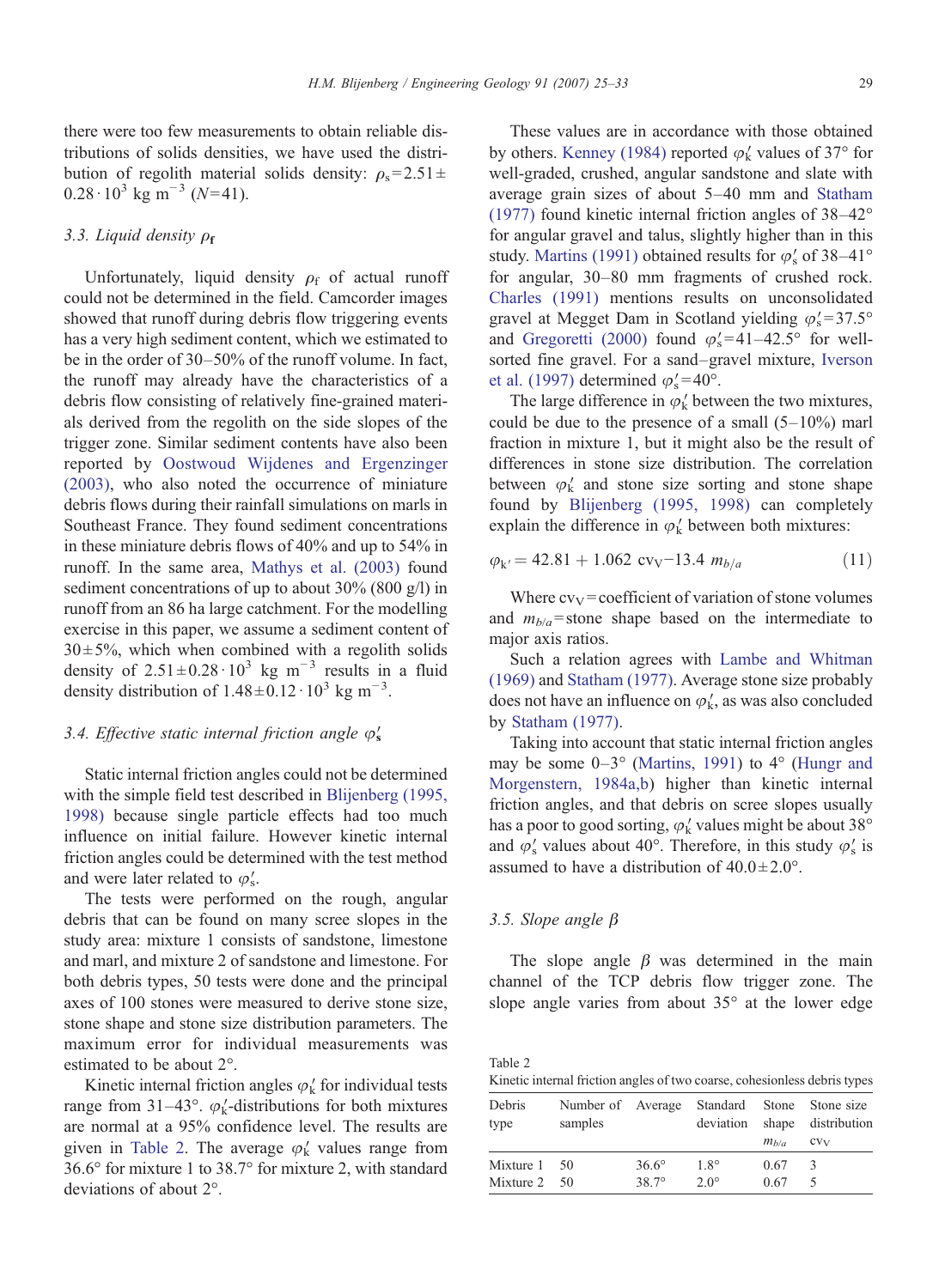<span id="page-5-0"></span>

Fig. 3. Distribution of F-values from a Monte Carlo simulation of Eq. (10) (1000 runs).

of the channel to about 38° at the top of the scree in the channel. Debris flow triggering is assumed to take place mainly at the lower edge of the channel, even though smaller debris flow tracks have been found higher up in the main channel. Therefore, the slope angle at the lower edge of the channel is used: 35°.

### 4. Model results and discussion

Eq. (10) and the values of the input parameters obtained in the previous section were used for modelling debris flow triggering conditions in the TCP debris flow trigger zone during an extreme rainfall event. A Monte Carlo simulation was run to take into account the uncertainties of the input parameters due to natural variations and measurement errors. The number of runs in the simulation was 1000 (see Fig. 3). With the assumptions of a fully saturated layer of debris and additional assumptions about the density of the runoff fluid–or more precisely the sediment content–, the relation between the static and the kinetic internal friction angle, normally distributed input parameters (other than the slope angle), and the value of  $\kappa$  (=1), the resulting safety factor distribution is  $F = 0.19 \pm 0.06$ . The input parameter values used are:

| $c_{*}$        | $0.54 \pm 0.04$                                                         |
|----------------|-------------------------------------------------------------------------|
| $\rho_{\rm s}$ | $2.51 \pm 0.28 \cdot 10^3$ kg m <sup>-3</sup>                           |
| $\rho_f$       | $1.48 \pm 0.12 \cdot 10^3$ kg m <sup>-3</sup> (at $30 \pm 5\%$ sediment |
|                | content)                                                                |
| $\varphi'_{s}$ | $40.0 \pm 2.0^{\circ}$                                                  |
| $\beta$        | $35.0^{\circ}$                                                          |
|                |                                                                         |

The combined effect of uncertainties in the input values of the triggering model is clearly shown in Fig. 3: the model results are much more scattered around the

mean than the values of the input parameters, as shown by the coefficient of variation in Table 3.

Conspicuously, all F-values obtained from the model runs are well below 1, indicating certain failure. However, this is not in agreement with actual debris flow triggering in the TCP debris flow trigger zone. Even when using conservative estimates for the input parameters  $\rho_f$  (1.09 ± 0.03·10<sup>3</sup> kg m<sup>-3</sup> at 4 ± 1% sediment content);  $\varphi'_{s}$  (42.0±2.0°);  $\beta$  (30.0°) and  $\kappa$  (0.75), the safety factor is well below 1:  $F=0.36\pm0.07$ . This indicates that the assumption of a fully saturated layer must be incorrect. This also implies that the model given by Eq. (10) must be inapplicable for debris flow triggering at TCP, as saturation is a prerequisite for debris flow formation in this model. According to [Takahashi \(1981\)](#page-8-0) failure may also occur in a nonsaturated situation, but a landslide occurs rather than a debris flow. This indicates that debris flows probably develop from small landslides in the TCP debris flow trigger zone. As there is little or no direct field evidence of landslide activity, the transformation must take place immediately after initial failure of the landslide.

This hypothesis of debris flow formation is supported by other observations at TCP. The main factor is the flow behaviour of the fluid that triggers the debris flow. Camcorder images showed that sediment content of runoff can be very high during heavy rainfall and could well be 30–50%. The fluid may also contain stones. At a high sediment content, viscosity can be very high and depends strongly on small changes in sediment content, as found by [Bentley \(1979](#page-7-0); see [Fig. 4](#page-6-0)) and [Chen \(1986\):](#page-7-0)

$$
\eta_{\rm N} = \eta_{\rm if} \left( 1 - \frac{c_{\rm s}}{c_*} \right)^{-Bc_*} \tag{12}
$$

where:  $\eta_N$ = Newtonian viscosity;  $\eta_{if}$ = viscosity of interstitial fluid;  $c_s$ = volumetric solids content of debris;  $c_*$ = volumetric solids content of static debris.

According to [Chen \(1988\)](#page-7-0), B represents an intrinsic viscosity of the fluid and is about 2.5 for mono-sized rigid spheres. With  $B=2.5$  and  $c_*=0.6$ , the fluid viscosity would be about 3 times higher than water at a sediment content  $c_s$ = 0.3, 5 times higher than water at  $c_s$ = 0.4 and 15 times higher at  $c_s$ = 0.5. This strongly influences the fluid flow through the pores of an

Table 3

Relative uncertainties in values as indicated by the coefficient of variation

| Variable                                                          |  | $\varphi'_{s}$ | $\rho_{\rm f}$ | $C_{\pm}$ |     |
|-------------------------------------------------------------------|--|----------------|----------------|-----------|-----|
| Coefficient of variation $0 \t 0 \t 0.05 \t 0.08 \t 0.09 \t 0.11$ |  |                |                |           | 0.3 |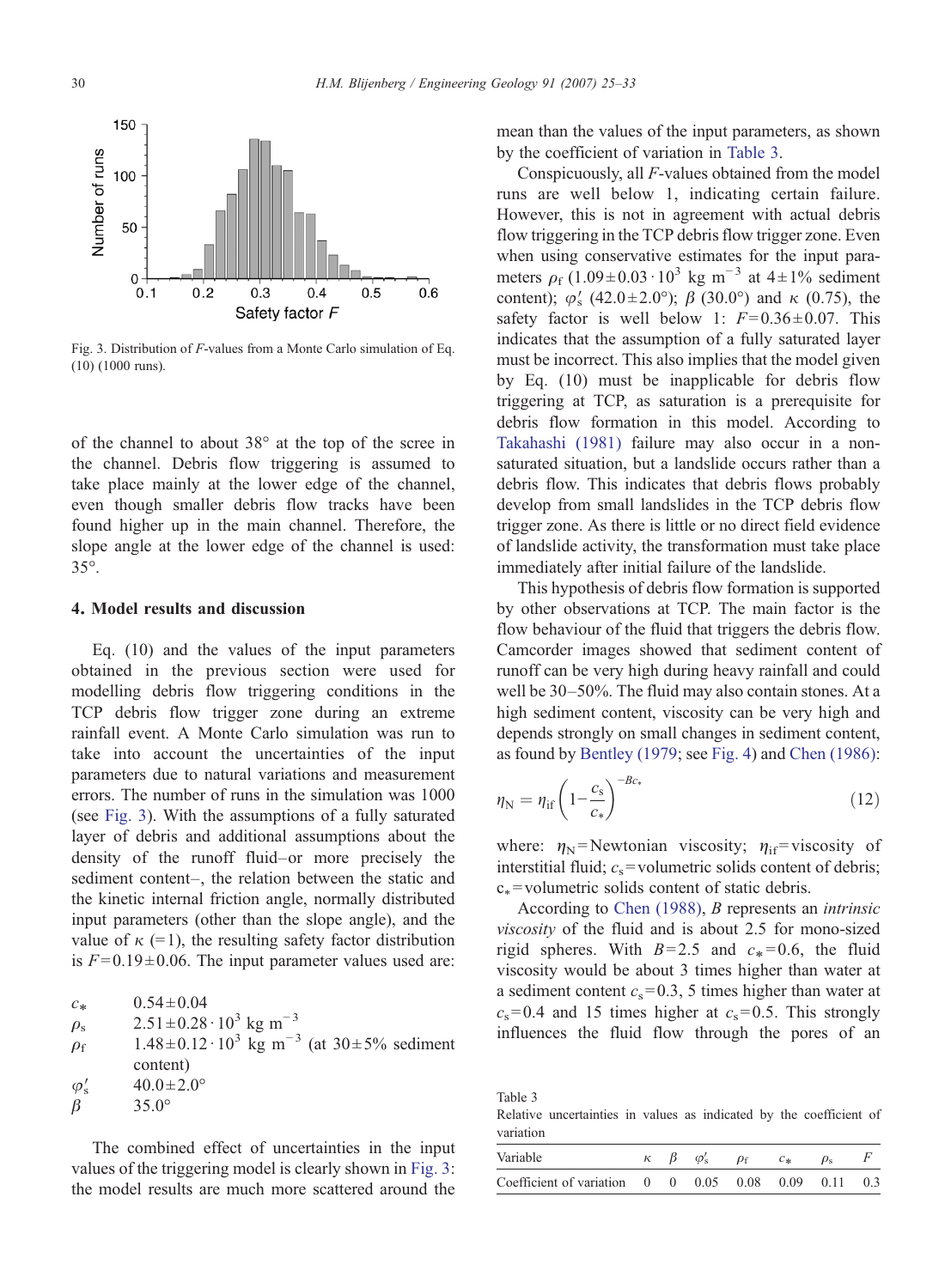<span id="page-6-0"></span>

Fig. 4. Relation between viscosity and water content (after [Bentley,](#page-7-0) [1979\)](#page-7-0).

accumulation of coarse debris: with a high discharge of the fluid reaching the coarse debris, not all of the fluid may flow into the pores of the debris. A part may simply run over the debris. The heterogeneous composition of the fluid enhances this effect, as the stones in the fluid may effectively block pores in the debris mass.

In Fig. 5 the three typical situations are depicted when sediment-laden runoff reaches the coarse-debris accumulation on the channel floor of the debris flow trigger zone. From left to right the viscosity and stone content of the runoff fluid decrease. For each of these situations, the value of the safety factor  $F$  is calculated from an infinite slope model using the average values for each of the input parameters:  $\beta = 35^{\circ}$ ,  $\varphi_s' = 40^{\circ}$ ,  $c_* = 0.54$ ,  $\rho_s = 2510 \text{ kg m}^{-3}$  and  $\rho_f = 1480 \text{ kg m}^{-3}$  and effective cohesion for the coarse debris  $c' = 0$  N m<sup>-2</sup>.

The leftmost situation represents immediate and complete clogging of the pores in the debris mass by the stones in the runoff fluid. The runoff will flow over

the surface of the coarse debris and no flow takes place within the coarse debris (Fig.  $5(a)$ ). This results in  $F= 1.20$  (stable). The situation in the middle (Fig. 5(b)) occurs at a lesser viscosity and stone content. Now the fluid flows through the pores of the coarse debris, completely saturating it and resulting in  $F= 0.33$  (failure). Finally, the rightmost situation (Fig.  $5(c)$ ) is for a low-viscosity fluid flowing through the coarse debris, saturating only the lower half of the debris and resulting in  $F = 0.68$  (failure). It can be seen that the F-values for these situations vary by a factor 3–4. In situations (b) and (c) failure would occur, situation (a) is stable. It shows that debris flow triggering probably starts when some runoff flows through the debris mass, triggering a landslide. The remainder of the runoff, flowing over the debris mass, can mix with the debris mass after initial failure and thus saturate the debris. When this happens, the slide can transform into a debris flow.

# 5. Conclusions

This study shows that in the TCP debris flow trigger zone debris flows probably start as landslides which quickly turn into debris flows as they move downslope. Furthermore, it shows that quantitative physical modelling of debris flow triggering often still suffers from shortcomings, which makes it hard to apply such an approach to practical problems. This is caused by two main factors:

Firstly, there is the variation in the values of the input parameters of the trigger model, resulting from natural variations and measurement errors. When applying this variation in input values to a trigger model, this results in a wide distribution of model output values. In this study, the relative uncertainty in model results is 3 times



Fig. 5. Three typical situations if a rock–fluid mixture reaches an accumulation of coarse debris.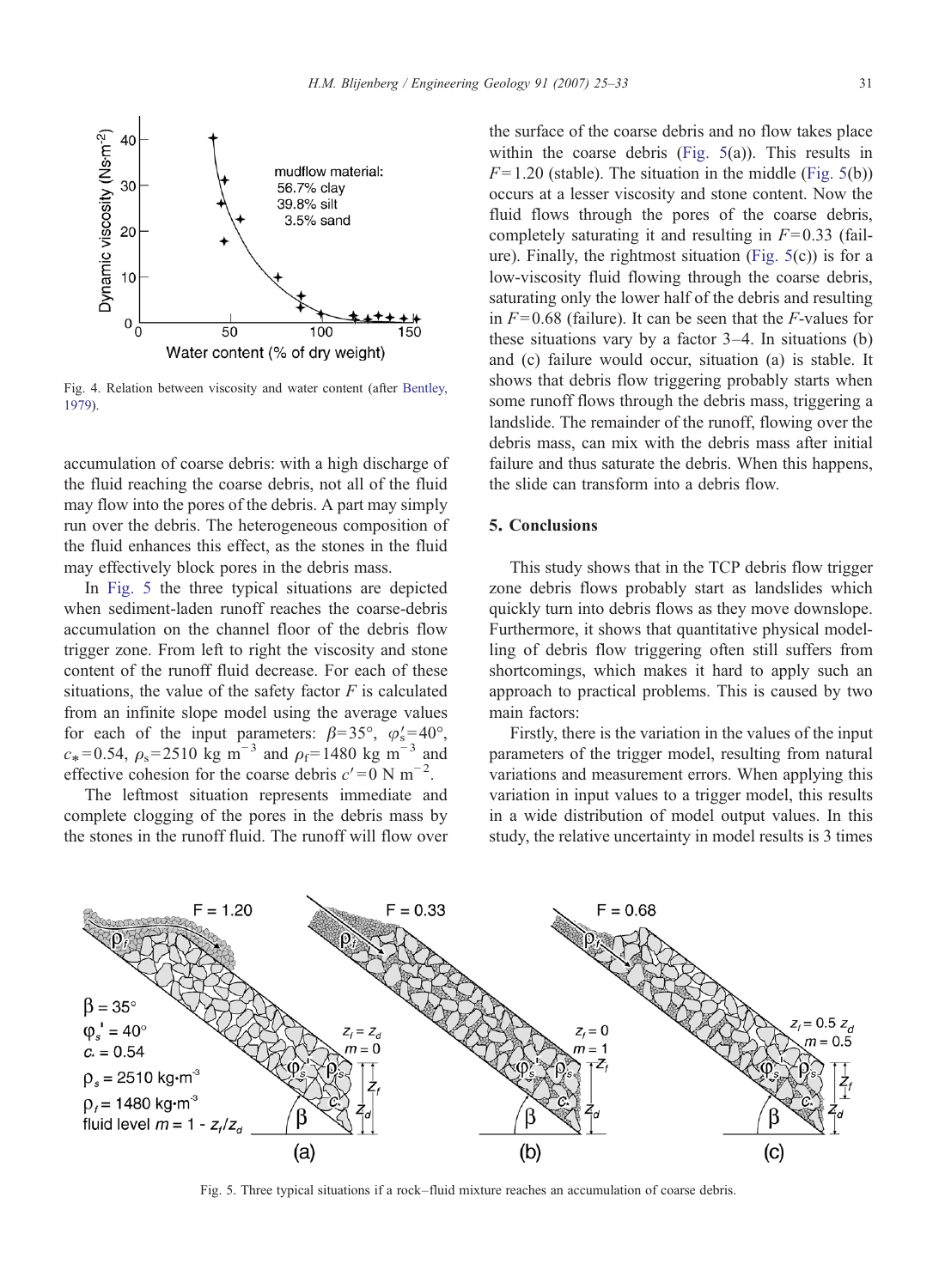<span id="page-7-0"></span>wider than in any of the input parameters. These variations however cannot explain the apparent stability in many situations as F in [Fig. 3](#page-5-0) stays far below 1.0.

This brings us to the second problem, the flow behaviour. There appears to be an upper bound for fluid flow through the pores of debris. With increasing stone content and stone size of the fluid there is a point where the stones in the fluid will block the pores; the fluid will then no longer flow through the pores, but it will start to run over the debris. This strongly influences the actual trigger mechanism of debris flows.

# 6. Symbols

| B                  | Intrinsic viscosity $[-]$                                             |
|--------------------|-----------------------------------------------------------------------|
| $c_*$              | Volumetric concentration of solids in static                          |
|                    | debris $[-]$                                                          |
| $c_{\rm s}$        | Volumetric solids content of debris [-]                               |
| $cv_V$             | Coefficient of variation of stone volumes $[-]$                       |
| $d_{\rm ch}$       | Characteristic grain diameter [m]                                     |
| $\overline{F}$     | Safety factor $[-]$                                                   |
| g                  | Gravity acceleration [m $s^{-2}$ ]                                    |
| $h_0$              | Depth of water film at the surface [m]                                |
| $m_{b/a}$          | Mean ratio of intermediate to major stone axis                        |
|                    | $ - $                                                                 |
| $\mathcal{V}$      | Depth [m]                                                             |
| $y_f$              | Failure depth [m]                                                     |
| $\beta$            | Slope angle $[°]$                                                     |
| $\varphi_{k}'$     | Kinetic internal friction angle $\lceil \circ \rceil$                 |
| $\varphi'_{\rm s}$ | Effective static angle of internal friction [°]                       |
| κ                  | Constant $\approx 1$ [-]                                              |
| $\eta_{\rm if}$    | Viscosity of interstitial fluid [kg m <sup>-1</sup> s <sup>-1</sup> ] |
| $\eta_{\rm N}$     | Newtonian viscosity [kg m <sup>-1</sup> s <sup>-1</sup> ]             |
| $\rho_{\rm f}$     | Fluid density [kg m <sup><math>-3</math></sup> ]                      |
| $\rho_{\rm s}$     | Solids density [kg m <sup><math>-3</math></sup> ]                     |
| $\tau$             | Shear stress [Pa]                                                     |
| $\tau_{\rm f}$     | Maximum shear resistance [Pa]                                         |
| $\theta_s$         | Porosity $[-]$                                                        |

### Acknowledgements

I wish to thank Th.W.J. van Asch, Dr. H. Van Steijn and Prof. Dr. J.D. Nieuwenhuis for their contributions to this paper. Also, I am indebted to the laboratory staff and the students who participated in the field campaigns. Finally, I am grateful to the EU research programme EPOCH (European Programme on Climatology and Natural Hazards in the European Community) for funding a major part of the research.

### References

- Azimi, C., Desvarreux, P., 1974. A study of one special type of mudflow in the French Alps. Quarterly Journal of Engineering Geology 7, 329–338.
- Bagnold, R.A., 1954. Experiments on a gravity-free dispersion of large solid spheres in a Newtonian fluid under shear. Proceedings of the Royal Society of London 225A, 49–63.
- Bentley, S.P., 1979. Viscometric assessment of remoulded sensitive clays. Canadian Geotechnical Journal 16, 414–419.
- Berti, M., Genevois, R., Simoni, A., Tecca, P.R., 1999. Field observations of a debris flow event in the Dolomites. Geomorphology 29, 265–274.
- Blijenberg, H.M., 1995. In-situ strength tests of coarse, cohesionless debris on scree slopes. Engineering Geology 39, 137–146.
- Blijenberg, H.M., 1998. Rolling Stones? Triggering and frequency of hillslope debris flows in the Bachelard Valley, southern French Alps. KNAG/Faculteit Ruimtelijke Wetenschappen Universiteit Utrecht: Utrecht. Netherlands Geographical Studies 246. Also: PhD thesis, Utrecht University.
- Campbell, R.H., 1974. Debris flows originating from soil slips during rainstorms in southern California. Quarterly Journal of Engineering Geology 7, 339–349.
- Cannon, S.H., Kirkham, R.M., Parise, M., 2001. Wildfire-related debris-flow initiation processes, Storm King Mountain, Colorado. Geomorphology 39, 171–188.
- Charles, J.A., 1991. Laboratory shear strength tests and the stability of rockfill slopes. In: Das Neves, E.M. (Ed.), Advances in Rockfill Structures. Proceedings of the NATO Advanced Study Institute on Advances in Rockfill Structures. NATO ASI Series E: Applied Sciences, vol. 200. Kluwer, Dordrecht, pp. 53–72.
- Chen, C.L., 1986. Chinese concepts of modeling hyperconcentrated streamflow and debris flow. Proceedings of the Third International Symposium on River Sedimentation, Jackson, Mississippi 1647–1657.
- Chen, C.L., 1988. General solutions for viscoplastic debris flow. Journal of Hydraulic Engineering 114, 259–282.
- Costa, J.E., 1984. Physical geomorphology of debris flows. In: Costa, J. E., Fleisher, P.J. (Eds.), Developments and Applications of Geomorphology. Springer Verlag, Berlin/Heidelberg, pp. 268–317.
- Duzgun, H.S.B., Yucemen, M.S., Karpuz, C., 2002. A probabilistic model for the assessment of uncertainties in the shear strength of rock discontinuities. International Journal of Rock Mechanics and Mining Sciences 39, 743–754.
- European Commission, 1994. Klimafaktoren und Natürliche Risiken im Alpenraum. European Commission.
- Flageollet, J.C. (Ed.), 1993. Temporal Occurrence and Forecasting of Landslides in the European Community. Part I: Methodology (Reviews) for the Temporal Study of Landslides. Part II: Case Studies of the Temporal Occurrence of Landslides in the European Community.
- Fleming, R.W., Ellen, S.D., Algus, M.A., 1989. Transformation of dilative and contractive landslide debris into debris flows — an example from Marin County, California. Engineering Geology 27, 201–223.
- Gregoretti, G., 2000. Experimental evidence from the triggering of debris flow along a granular slope. Physics and Chemistry of the Earth. Part B: Hydrology, Oceans and Atmosphere 25 (4), 387–390.
- Haeberli, W., Rickenmann, D., Zimmermann, M., Rösli, U., 1990. Investigation of 1987 debris flows in the Swiss Alps: general concept and geophysical soundings. In: Sinniger, R.O., Monbaron, M. (Eds.), Hydrology in Mountainous Regions. Part II: Artificial Reservoirs; Water and Slopes. Proceedings of the two Lausanne Symposia, August 1990, vol. 194. IAHS Publications, pp. 303–310.